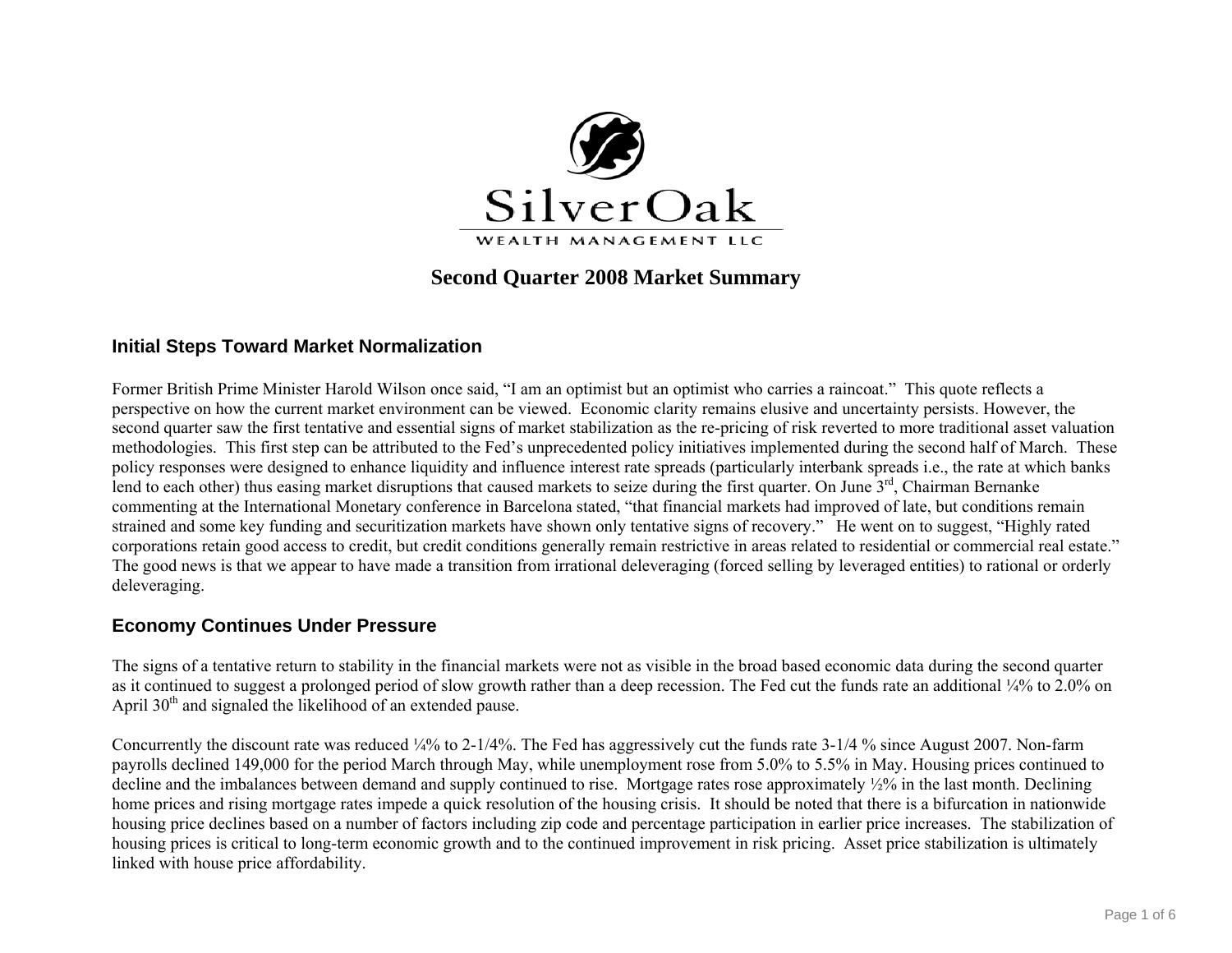The level of consumer spending surprised a few analysts during the quarter even as consumer confidence declined to recession levels not seen since 1992. The May tax rebates were assumed to be the rationale for the consumer spending/confidence paradox. The remaining rebates were delivered by the end of June and overall indications are that aggregate payments will be 15% lower than anticipated, potentially muting the benefits to the economy. Overall economic growth (GDP) is expected to come in around 1.0% - 1.5% for the second quarter.

A fundamental necessity of economic expansion is the availability of credit. Banking institutions continued to re-build their balance sheets during the quarter. The importance of this is seen in the charts below that clearly illustrate the economic ramifications associated with the banking recapitalization process. The rebuilding of bank balance sheets is a positive; however, the process slows down the availability of credit.







Once again, the data to watch is housing prices. If housing prices decline more than what is currently anticipated, mortgage portfolios will be negatively impacted. This would raise the potential for additional write-downs by the banking industry and other financial institutions. Chairman Bernanke, referring to the Fed's liquidity initiatives in his June 3rd speech stated they "should help to promote an orderly resolution of current market dislocations." His words confirm the need for further resolution.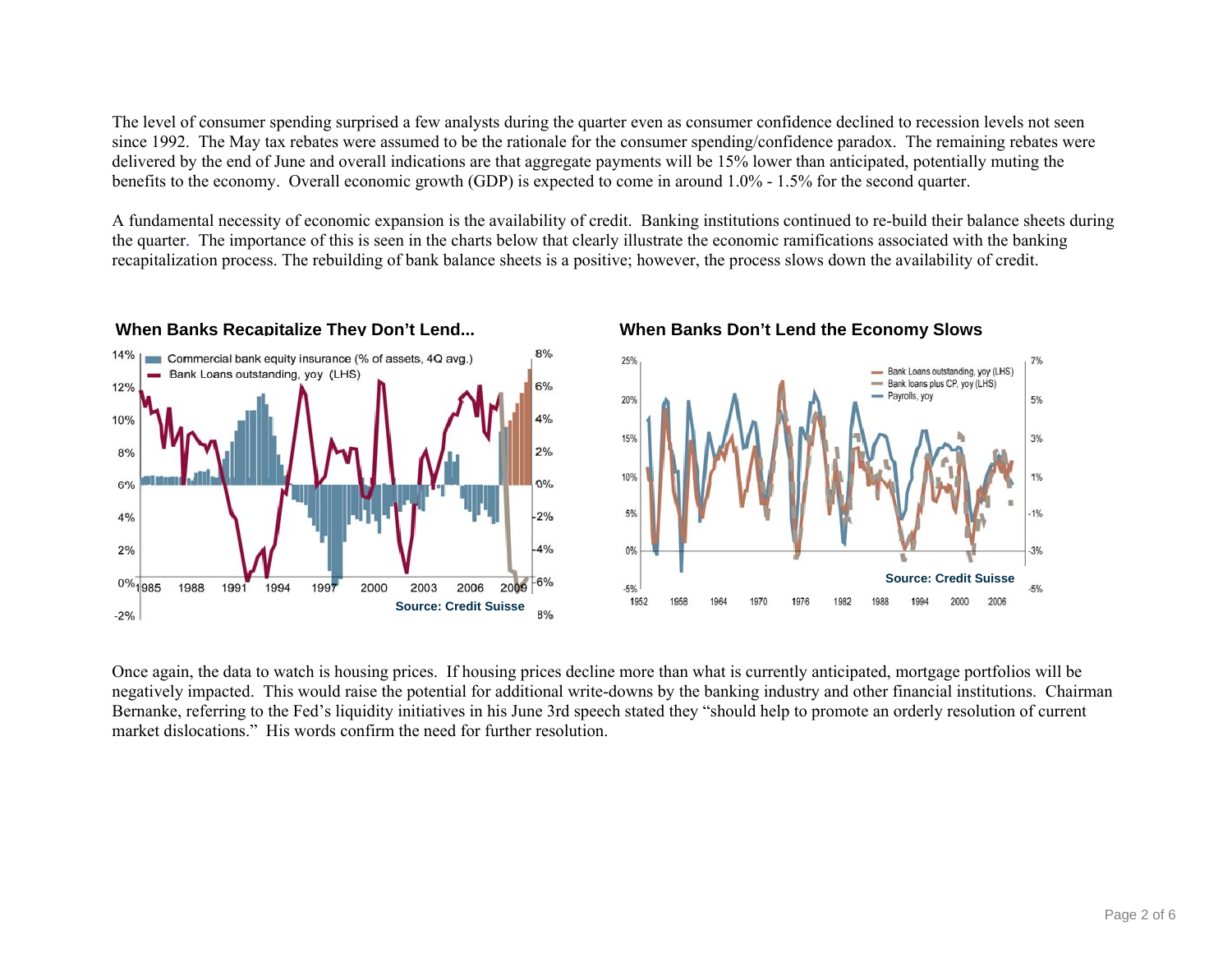### **The Fed, Inflation and Interest Rates**

The Fed and the economy continued to face multi-dimensional risks as the second quarter concluded. Financial system risk, while reduced by aggressive Fed actions, still lingers. Housing deflation and its broad impact on both consumers and the banking industry is worrisome and that, along with continuing fundamental economic risks, will help to insure that Chairman Bernanke keeps his day job. Essential to the Fed's success is identifying and focusing on the "probleme du jour." In early June, the issues of credit and housing were temporarily put aside and focus was directed towards inflation. The driving force in this shift in emphasis has been the growth in headline inflation and concern that longer-term inflationary expectations might accelerate. Headline inflation, which includes food and energy, continued to outpace the rise in core inflation. The rationale for having different measures of inflation is that core inflation is less volatile and thus more accurately measures inflationary trends. Core inflation remains slightly elevated above the Fed's "comfort zone" of 1% to 2%. The energy shock gained momentum during the quarter as the price of a barrel of oil increased from \$105.62 on March  $28<sup>th</sup>$  to over \$140.00 on June  $26<sup>th</sup>$ . Recently the Fed, supported by economic data that suggested a deep recession was not imminent, increased its anti-inflationary expectations rhetoric. In response, financial markets drove interest rates higher. The yield curve flattened with the 2-year treasury rising from  $2.51\%$  on June  $2<sup>nd</sup>$  to 3.05% on June  $13<sup>th</sup>$ . The 10-year treasury moved from 3.98% to 4.27% during the same period. The market, anticipating a Fed tightening, has priced in a rate increase this summer. Are we witnessing an appropriate response from market participants or an overreaction? We answer this question with a series of other questions and let the reader come to his/her own conclusions.

- Will a declining economic environment eventually offset commodity inflation?
- Is it prudent for the Fed to tighten as unemployment increases?
- Does it make sense to raise rates while housing prices continue to decline?
- ■Is it reasonable to tighten when the financial system remains tenuous?

On Wednesday June 25<sup>th</sup>, the FOMC (Federal Open Market Committee) decided to leave the Fed Funds rate at 2.0%. The aggressive policy actions taken by the Fed over the last ten months have officially ended and we have transitioned into the "pause" stage. One analyst suggested that Bernanke and company are playing "Whac-A-Mole" in attempting to effectively influence independent but overlapping problems facing the economy. As stated earlier, we now know that the current focus is inflation and inflationary expectations. The official comment stated that the downside risks to growth "appear to have been diminished somewhat" while the "upside risks to inflation and inflation expectations have increased." The Fed's own forecast expects inflation to moderate in the second half of this year and into 2009. Their weapon of choice at this time is strong anti-inflationary rhetoric. Once again, the markets are data dependent.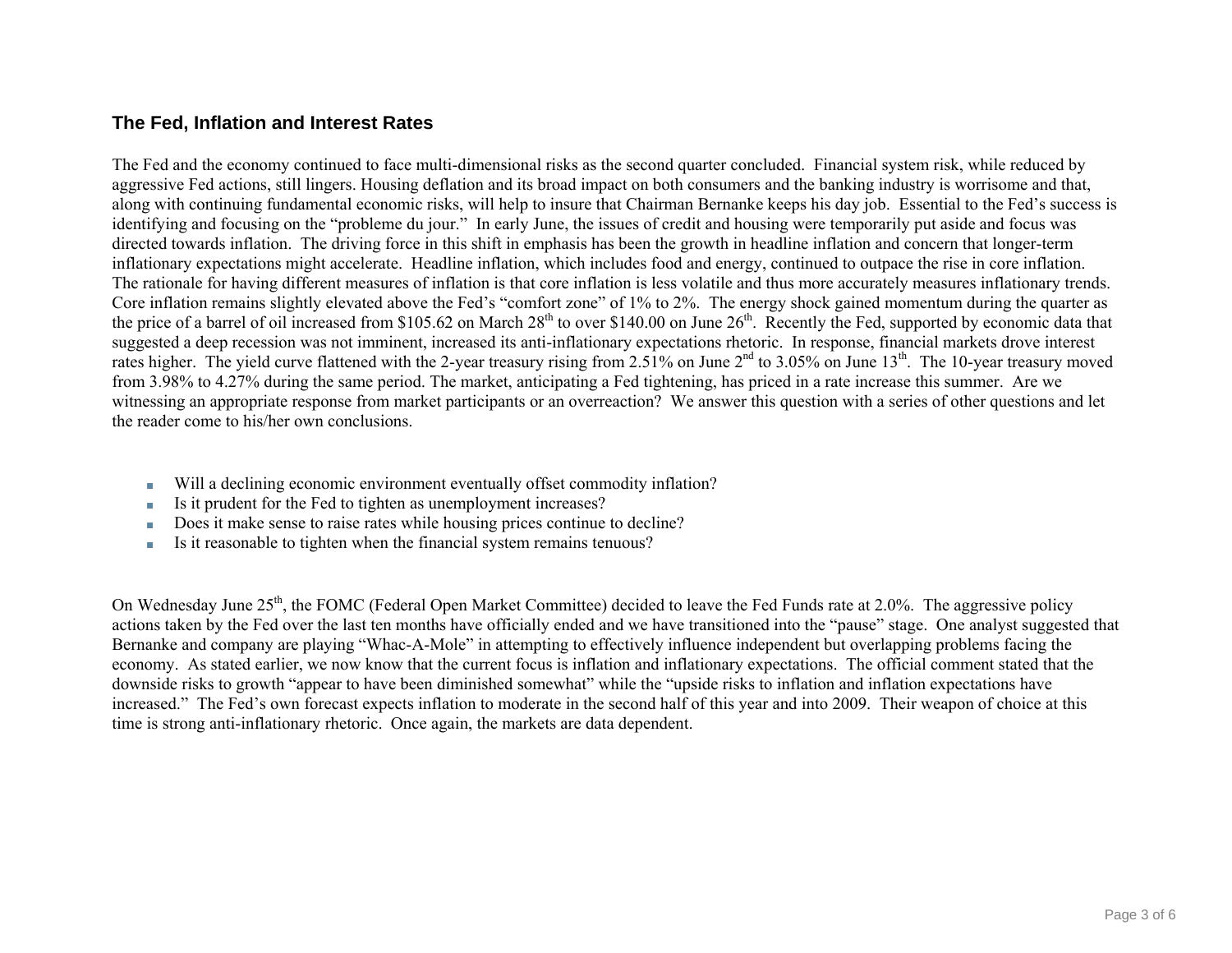## **Equities – "Sound and Fury Signifying Nothing"**

The equity market had a difficult first quarter with the S&P closing out March down in the double digits. Despite a larger than expected decline in non-farm payrolls for March, the S&P rallied impressively and ended the first week of the new quarter up 4.20%. The good feelings were short lived as General Electric posted disappointing earnings causing the market to give back -2.74%, or more than half of the previous week's gains. The view that increased volatility was an integral part of the investment landscape was reinforced the following week as the S&P moved aggressively higher, finishing the week up 4.31%. The Fed cut the funds rate an additional  $\frac{1}{4}$ % on April 30<sup>th</sup>, and in response, the market rallied 1.15%. The cumulative effect of the volatility experienced in April was a recovery of 60% of the decline experienced in the first quarter. During the first week of May the S&P dropped 1.81% mostly in reaction to rising commodity prices and specifically to a \$9 increase in the cost of a barrel of oil. The dance of volatility continued as the S&P rallied 2.67% the following week. A review of the Fed minutes from the April 30 meeting indicated an increasing concern regarding inflationary expectations. This insight, combined with weaker than expected economic fundamentals and oil at \$135 a barrel, drove the S&P down 3.47% during the third week of May. Market returns continued to be schizophrenic the last week of May with the release of surprisingly strong economic data. The S&P rose 1.78% for the week on solid durable goods orders, positive April new home sales and core inflation numbers that met analyst expectations. The rollercoaster ride continued into the first week of June when the S&P lost 2.83%, principally as a result of a spike in the unemployment numbers from 5.0% to 5.5% and the loss of 49,000 additional jobs. The weekly volatility took a breather during the second week in June as the S&P went virtually unchanged for the period. The calm of the previous week was altered as weak economic data combined with negative company headlines took the S&P down 3.10% during the next to last week of the quarter. The S&P, while continuing to decline, sharply pared the losses incurred during the first quarter falling 2.7% in the current period.

### **Broad Market Index Returns – Second Quarter 2008**

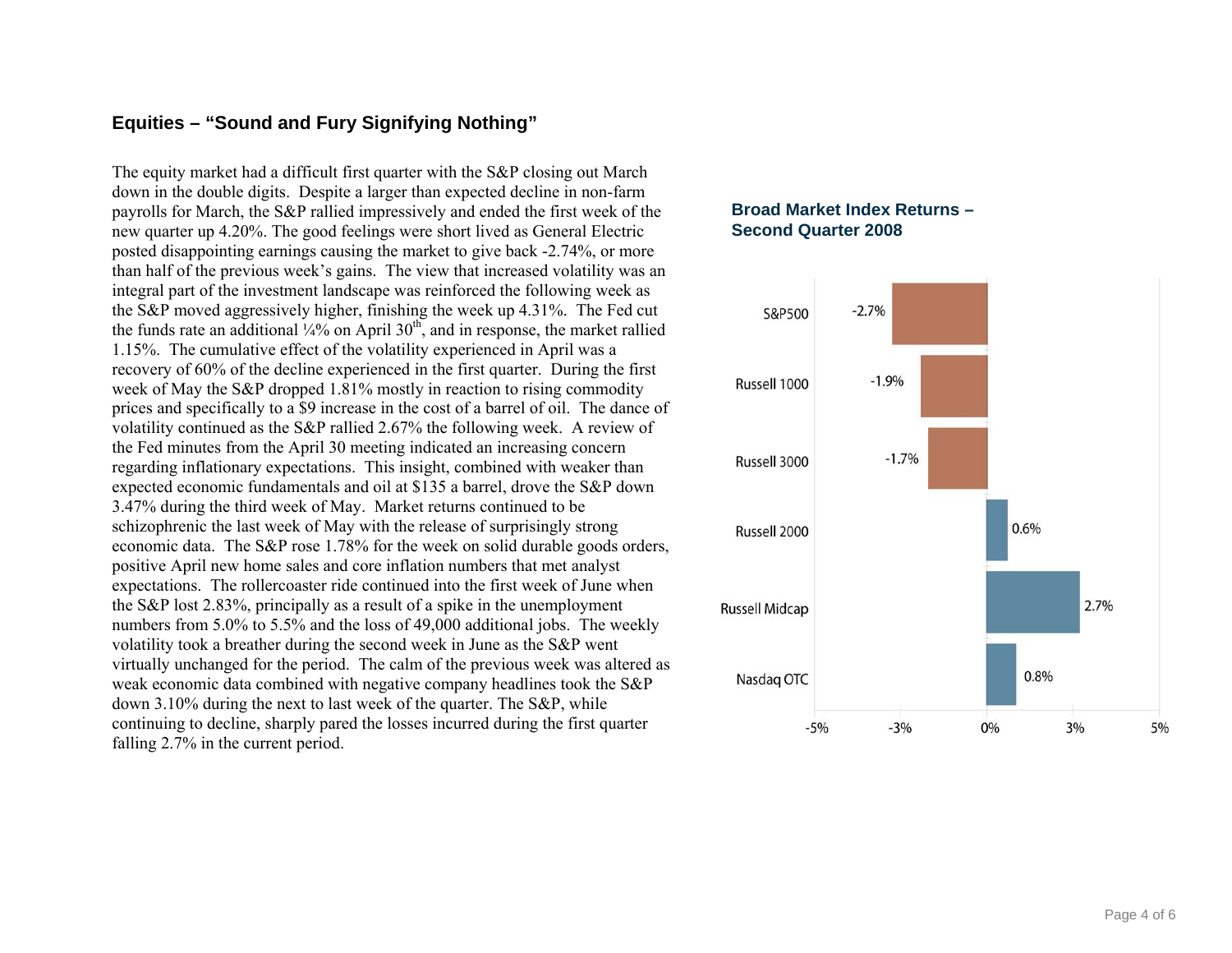As illustrated in the chart below, the quarter's best performing sectors were energy, utilities, materials and information technology. Healthcare and telecom services were down again in the second quarter but pared their losses. For the most part, consumer discretionary, consumer staples, industrials and financials repeated their poor performance registered in the first quarter.

The performance of international equities during the second quarter was good depending on one's viewpoint. Japan, Eastern Europe, Latin America and the Pacific Basin all had positive returns reversing first quarter negative performance. The MSCI EAFE index, Europe and EM (Asia) continued to have negative returns albeit smaller than their first quarter losses. On a sector basis, energy, materials, industrials, technology and utilities outperformed.



### **U.S. Equity Market Returns by Major Sector (Securities in S&P 500, Second Quarter 2008)**

### **Non-U.S. Equity Market Returns By Country US Dollars - Second Quarter 2008**